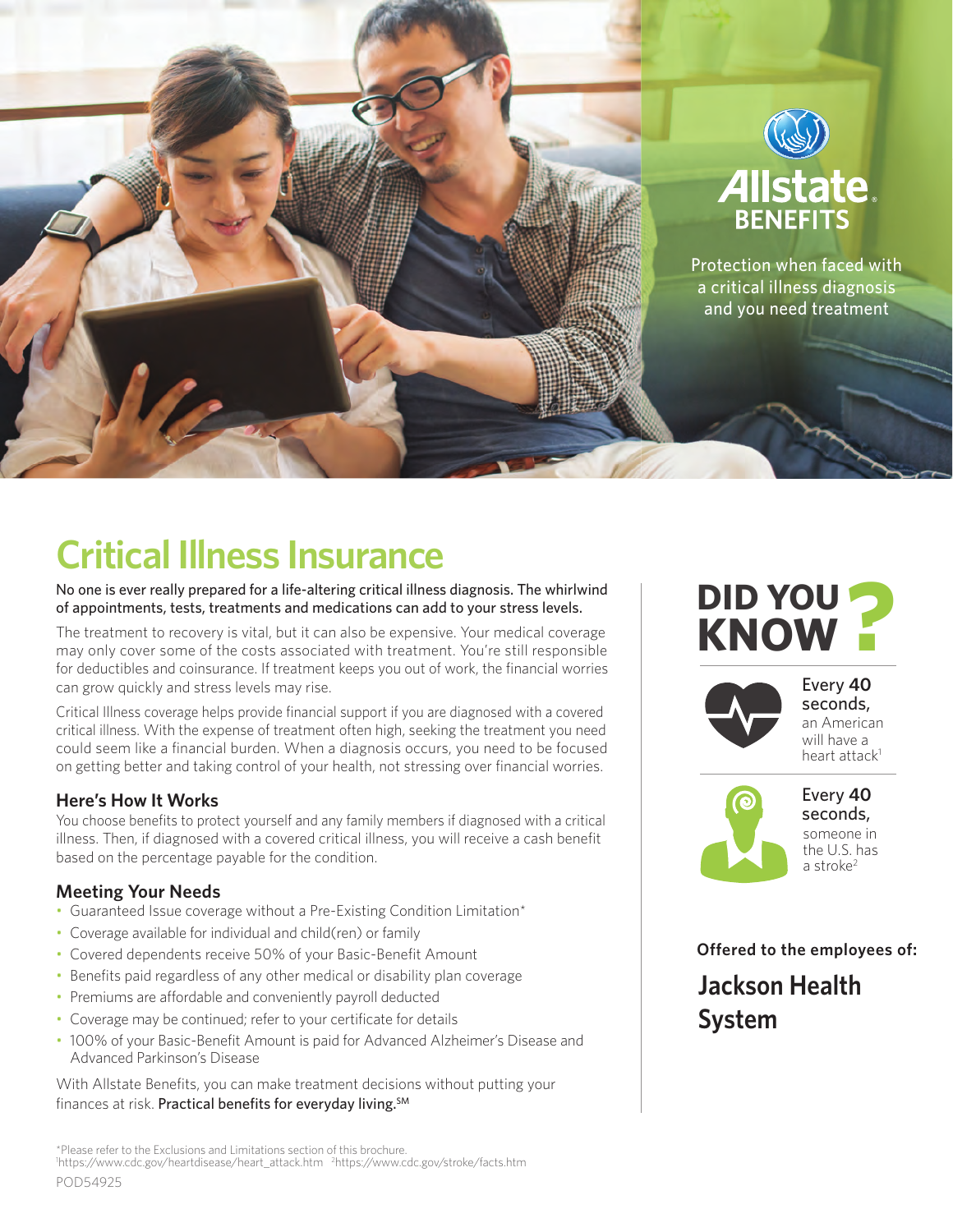## **Meet Ashley**

**Ashley is like any single parent who has been diagnosed with a critical illness. She's worried about her future, her children and how they will cope with her treatments. Most importantly, she worries about how she will pay for it all.**

**Here is what weighs heavily on her mind:**

- **Major medical only pays a portion of the expenses associated with my treatment**
- **• I have copays I am responsible for until I meet my deductible**
- **• If I am not working due to my treatments, I must cover my bills, rent/mortgage, groceries and my children's education**
- **• If the right treatment is not available locally, I will have to travel to get the treatment I need**

Ashley's story of diagnosis and treatment turned into a happy ending, because she had supplemental Critical Illness Insurance to help with expenses.



Ashley chooses Critical Illness benefits to help protect herself and her children, if they are diagnosed with a critical illness.





During Ashley's annual wellness exam, her doctor noticed an irregular heartbeat. She underwent an electrocardiogram (EKG) test and stress test, which confirmed she had a blockage in one of her coronary arteries.

#### Here's Ashley's treatment path:

- Ashley has her annual wellness exam
- Her doctor notices an abnormality in her heartbeat; tests are performed and she is diagnosed with coronary artery disease
- After visits with doctors, surgeons and an anesthesiologist, Ashley undergoes surgery
- Surgery is performed to remove the blockage with a bypass graft. She is visited by her doctor during a 4-day hospital stay and released
- Ashley followed her doctor required treatment during a 2-month recovery period, and had regular doctor office visits

Ashley is doing well and is on the road to recovery.



Ashley's Critical Illness claim paid her cash benefits for the following:

#### Variable Wellness

#### Coronary Artery Bypass Surgery

The cash benefits were direct deposited into her bank account.

For a listing of benefits and benefit amounts, see your company's rate insert.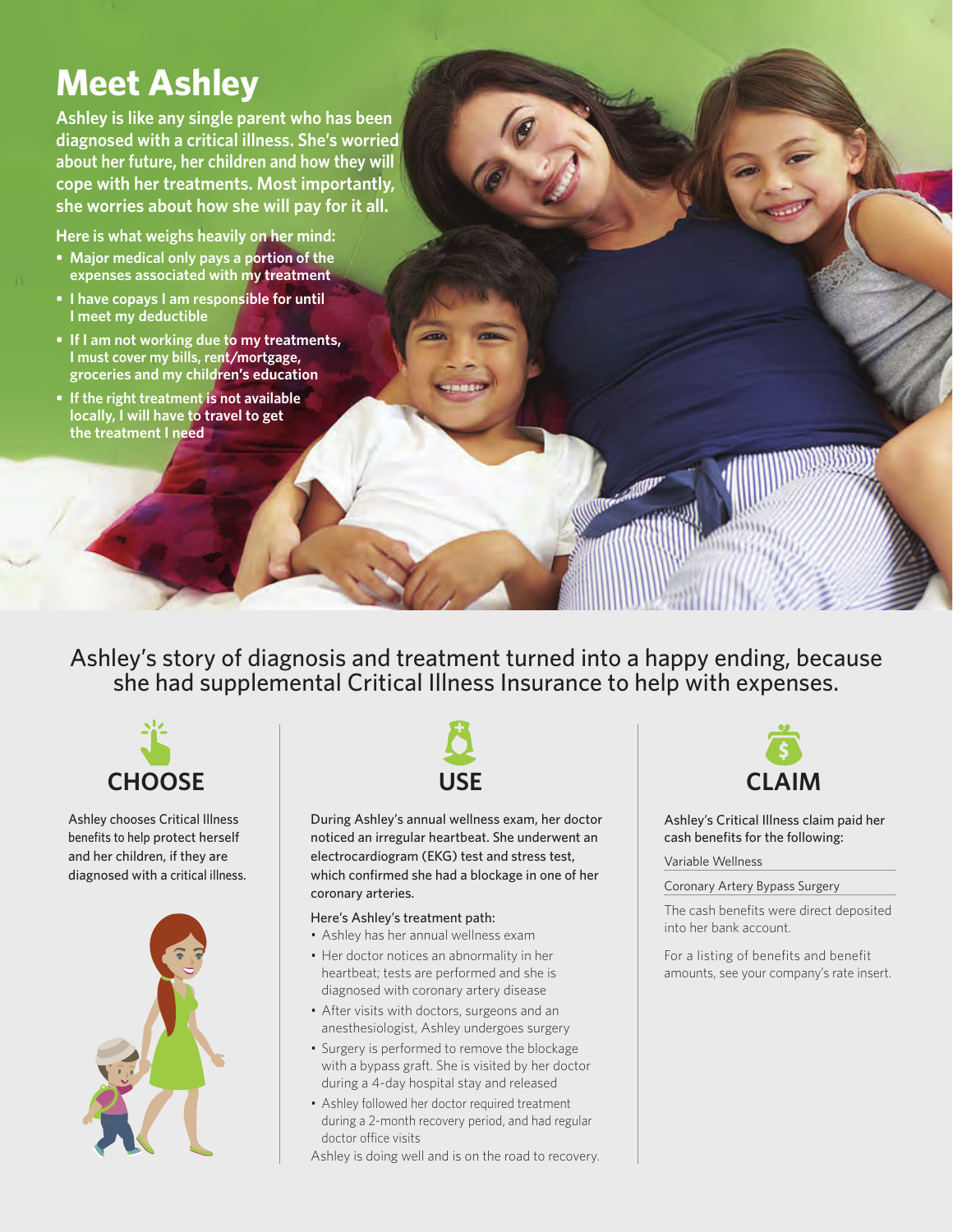#### **Using your cash benefits**

Cash benefits provide you with options, because you decide how to use them.



#### Finances

 Can help protect HSAs, savings, retirement plans and 401(k)s from being depleted.

#### **Travel**

 Can help pay for expenses while receiving treatment in another city.



#### Home

 Can help pay the mortgage, continue rental payments, or perform needed home repairs for after care.



#### Expenses

Can help pay your family's living expenses such as bills, electricity, and gas.



#### **MyBenefits: 24/7 Access allstatebenefi ts.com/mybenefi ts**

An easy-to-use website that offers 24/7 access to important information about your benefits. Plus, you can submit and check your claims (including claim history), request your cash benefit to be direct deposited, make changes to personal information, and more.

#### Specified Chronic Illness Rider/ Specified Chronic Illness or Injury

Rider - Adrenal Hypofunction (Addison's Disease); Lou Gehrig's Disease (ALS); Arthritis; Huntington's Chorea; Multiple Sclerosis; Muscular Dystrophy; Osteomyelitis; Osteoporosis.

#### Variable Wellness Rider -

*Category One:* Blood tests for triglycerides, CA15-3 (breast cancer), CA125 (ovarian cancer), CEA (colon cancer), PSA (prostate cancer); Hemoccult stool analysis; HPV (Human Papillomavirus) Vaccination; Lipid panel (total cholesterol count); Pap Smear, including ThinPrep Pap Test; Serum Protein Electrophoresis (test for myeloma) *Category Two:* Biopsy for skin cancer; Sampling of blood or tissue for genetic testing for cancer risk; Mammography, including Breast Ultrasound; Thermography; Doppler screening for carotids or peripheral vascular disease; Echocardiogram; EKG; Chest X-ray; Stress test on bike or treadmill *Category Three:* Bone Marrow Testing; Colonoscopy; Flexible sigmoidoscopy; Ultrasound screening for abdominal aortic aneurysms.

### **Benefits** (subject to maximums as listed on the attached rate insert)

#### Benefit paid upon diagnosis of one of the following conditions **INITIAL CRITICAL ILLNESS BENEFITS\***

Heart Attack - the death of a portion of the heart muscle due to inadequate blood supply. Established (old) myocardial infarction and cardiac arrest are not covered

Stroke - the death of a portion of the brain producing neurological sequelae including infarction of brain tissue,<br>hemorrhage and embolization from an extra-cranial source. Transient ischemic attacks (TIAs), head injury, c cerebrovascular insufficiency and reversible ischemic neurological deficits are not covered

End Stage Renal Failure - irreversible failure of both kidneys, resulting in peritoneal dialysis or hemodialysis. Renal failure caused by traumatic events, including surgical trauma, are not covered

Major Organ Transplant - pays either Candidate Benefit if placed on National Transplant List, or Surgery Benefit for transplant of heart, lungs, liver, pancreas or kidneys. Lungs and kidneys are each considered one major organ, regardless of whether one or both lungs or kidneys are transplanted. Surgery Benefit not paid if Candidate Benefit paid; also not paid for mechanical or non-human organs

Coronary Artery Bypass Surgery - to correct narrowing or blockage of one or more coronary arteries with bypass graft. Abdominal aortic bypass, balloon angioplasty, laser embolectomy, atherectomy, stent placement and non-surgical procedures are not covered

Waiver of Premium (employee only) - premiums waived if disabled for 90 consecutive days due to a critical illness or specified disease

#### **CANCER CRITICAL ILLNESS BENEFITS\***

Carcinoma In Situ - non-invasive cancer, including early prostate cancer (stages A, I, II) and melanoma that has not invaded the dermis. Other skin malignancies, pre-malignant lesions (such as intraepithelial neoplasia), benign tumors and polyps are not covered

Invasive Cancer - malignant tumor with uncontrolled growth, including Leukemia and Lymphoma. Carcinoma in situ, non-invasive or metastasized skin cancer and early prostate cancer are not covered

#### **REOCCURRENCE OF CRITICAL ILLNESS BENEFITS\***

Initial Critical Illness - second diagnosis more than 6 months after the first date of diagnosis for which an Initial Critical Illness benefit was paid

Cancer Critical Illness - second diagnosis more than 6 months after the last date treatment was received for which a Cancer Critical Illness benefit was paid

#### **RIDER BENEFITS**

**Specified Chronic Illness Rider\* -** must be certified by a physician as having one of the chronic illnesses listed to<br>the left. Must be unable to perform at least two daily activities<sup>1</sup> for at least 90 days

Specified Chronic Illness or Injury Rider\* - must be certified by a physician as having an injury or one of the chronic illnesses listed to the left. Must be unable to perform at least two daily activities<sup>1</sup> for at least 365 days

#### Supplemental Critical Illness Rider\*-

Advanced Alzheimer's Disease - must exhibit impaired memory and judgment and be certified unable to perform at least two daily activities<sup>1</sup> without adult assistance

Advanced Parkinson's Disease - must exhibit two or more of the following: muscle rigidity, tremor, or bradykinesis (slowness in physical and mental responses); and be certified unable to perform at least two daily activities1 without adult assistance

Benign Brain Tumor - a non-malignant tumor limited to brain, meninges, cranial nerves or pituitary gland. Tumors of the skull, pituitary adenomas less than 10mm, and germinomas are not covered

Coma - unconscious and not responsive to external stimulation or responsive to internal needs. Medicallyinduced coma, coma resulting from alcohol or drug use, and diagnosis of brain death are not covered

Complete Loss of Hearing - permanent loss of hearing in both ears

Complete Loss of Sight - permanent loss of vision in both eyes

Complete Loss of Speech - permanent loss of speech or verbal communication

Paralysis - permanent loss of muscle function in two or more limbs, due to disease or injury. Does not include drary SIS Permanent loss commences or toes

Variable Wellness Rider - 24 exams. Once per person, per category each calendar year; see left for list of wellness services and tests

\*Benefits paid once per covered person. When all benefits have been used, the coverage terminates. 1 Daily activities include: bathing, dressing, toileting, bladder and bowel continence, transferring and eating.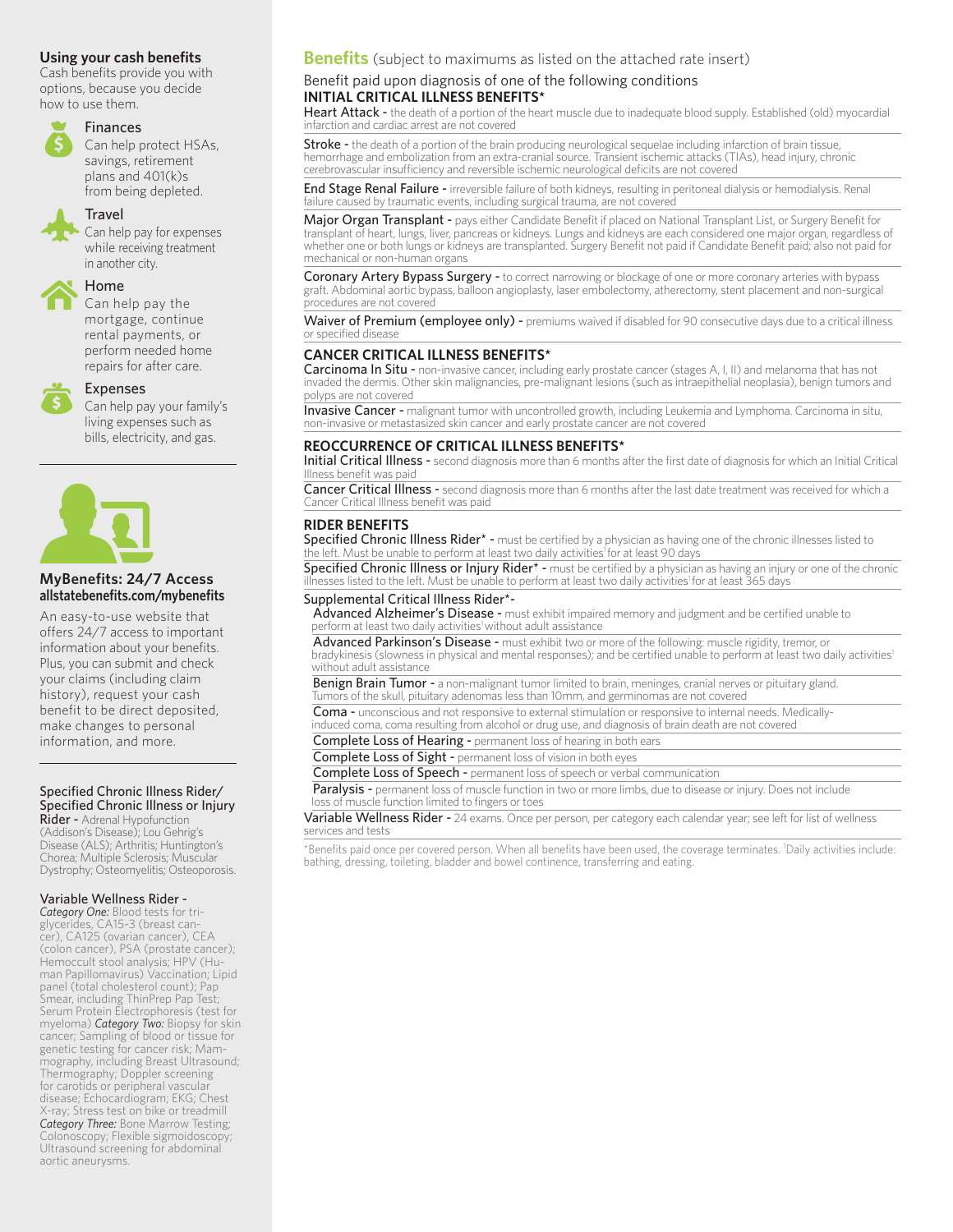## from Allstate Benefits **BENEFIT AMOUNTS BENEFIT AMOUNTS Critical Illness Insurance (GVCIP4)**

Percentages below are based on the Basic Benefit Amount chosen by your employer.

†Covered dependents receive 50% of your benefit amount.

|                                                        | PLAN <sub>1</sub>                                                                     | <b>PLAN2</b>                                                      |
|--------------------------------------------------------|---------------------------------------------------------------------------------------|-------------------------------------------------------------------|
|                                                        | \$10,000                                                                              | \$15,000                                                          |
|                                                        | \$10,000                                                                              | \$15,000                                                          |
|                                                        | \$10,000                                                                              | \$15,000                                                          |
|                                                        | \$10,000                                                                              | \$15,000                                                          |
|                                                        | \$2,500                                                                               | \$3,750                                                           |
|                                                        | Yes                                                                                   | Yes                                                               |
|                                                        | PLAN <sub>1</sub>                                                                     | <b>PLAN2</b>                                                      |
|                                                        | \$10,000                                                                              | \$15,000                                                          |
|                                                        | \$2,500                                                                               | \$3,750                                                           |
| REOCCURRENCE OF CRITICAL ILLNESS BENEFITS <sup>†</sup> | <b>PLAN1</b>                                                                          | <b>PLAN 2</b>                                                     |
|                                                        |                                                                                       | Yes                                                               |
|                                                        |                                                                                       |                                                                   |
|                                                        |                                                                                       | Yes                                                               |
|                                                        |                                                                                       |                                                                   |
|                                                        |                                                                                       | PLAN <sub>2</sub>                                                 |
|                                                        |                                                                                       | \$7,500                                                           |
|                                                        |                                                                                       | \$7,500                                                           |
|                                                        | \$10,000                                                                              | \$15,000                                                          |
|                                                        |                                                                                       |                                                                   |
|                                                        |                                                                                       | \$15,000                                                          |
|                                                        | \$10,000                                                                              | \$15,000                                                          |
|                                                        | \$10,000                                                                              | \$15,000                                                          |
|                                                        | \$10,000                                                                              | \$15,000                                                          |
|                                                        | \$10,000                                                                              | \$15,000                                                          |
|                                                        | \$10,000                                                                              | \$15,000                                                          |
|                                                        | \$10,000                                                                              | \$15,000                                                          |
|                                                        | \$10,000                                                                              | \$15,000                                                          |
|                                                        | \$10,000                                                                              | \$15,000                                                          |
| Category 1                                             | \$25                                                                                  | \$25                                                              |
| Category 2                                             | \$50                                                                                  | \$50                                                              |
| Category 3                                             | \$100                                                                                 | \$100                                                             |
|                                                        | Specified Chronic Illness Or Injury Rider <sup>†</sup> Illness (50%)<br>Injury (100%) | Yes<br>Yes<br>PLAN <sub>1</sub><br>\$5,000<br>\$5,000<br>\$10,000 |

**Offered to the employees of: JHS**

BI-WEEKLY

|                   |           | EE/EE+CH EE+SP/F EE/EE+CH EE+SP/F |             |         |          |
|-------------------|-----------|-----------------------------------|-------------|---------|----------|
| PLAN <sub>1</sub> | AGE       |                                   | Non-Tobacco | Tobacco |          |
| BI-WEEKLY         | 18-24     | \$1.12                            | \$1.92      | \$1.24  | \$2.12   |
|                   | 25-29     | \$1.40                            | \$2.34      | \$1.54  | \$2.56   |
|                   | 30-34     | \$1.84                            | \$3.04      | \$2.28  | \$3.68   |
|                   | 35-39     | \$2.64                            | \$4.22      | \$3.46  | \$5.44   |
|                   | $40 - 44$ | \$3.62                            | \$5.66      | \$4.86  | \$7.54   |
|                   | 45-49     | \$5.00                            | \$7.76      | \$7.26  | \$11.14  |
|                   | 50-54     | \$6.86                            | \$10.56     | \$10.54 | \$16.06  |
|                   | 55-59     | \$9.08                            | \$13.88     | \$14.34 | \$21.76  |
|                   | 60-64     | \$12.90                           | \$19.60     | \$20.64 | \$31.20  |
|                   | 65-69     | \$18.10                           | \$27.40     | \$29.24 | \$44.10  |
|                   | 70-74     | \$24.84                           | \$37.52     | \$39.74 | \$59.86  |
|                   | 75-79     | \$34.98                           | \$52.72     | \$52.20 | \$78.56  |
|                   | 80+       | \$53.04                           | \$79.80     | \$73.88 | \$111.06 |
|                   |           |                                   |             |         |          |

EE + CH = Employee + Child(ren); and F = Family

## EE/EE+CH EE+SP/F EE/EE+CH EE+SP/F EE+CH = Employee + Child(ren); and F = Family<br>EE/EE+CH EE+SP/F EE/EE+CH EE+SP/F<br>Non-Tobacco<br>Tobacco

|        |           | ヒヒ/ヒヒ+(H ヒヒ+১٢/ト Ŀヒ/ヒヒ+(H ヒヒ+১٢/ト |             |                                                     |          |
|--------|-----------|-----------------------------------|-------------|-----------------------------------------------------|----------|
| PLAN 2 | AGE       |                                   | Non-Tobacco |                                                     | Tobacco  |
| WEEKLY | 18-24     | \$1.40                            | \$2.38      | \$1.60                                              | \$2.66   |
|        | 25-29     | \$1.84                            | \$3.00      | \$2.04                                              | \$3.34   |
|        | $30 - 34$ | \$2.52                            | \$4.04      | \$3.16                                              | \$4.98   |
|        | 35-39     | \$3.70                            | \$5.80      | \$4.92                                              | \$7.64   |
|        | $40 - 44$ | \$5.14                            | \$7.98      | \$7.02                                              | \$10.80  |
|        | 45-49     | \$7.26                            | \$11.12     | \$10.62                                             | \$16.18  |
|        | 50-54     | \$10.04                           | \$15.32     | \$15.54                                             | \$23.58  |
|        | 55-59     | \$13.36                           | \$20.30     | \$21.24                                             | \$32.12  |
|        | 60-64     | \$19.10                           | \$28.90     | \$30.70                                             | \$46.28  |
|        | 65-69     | \$26.88                           | \$40.58     | \$43.60                                             | \$65.64  |
|        | 70-74     | \$37.00                           | \$55.74     | \$59.36                                             | \$89.28  |
|        | 75-79     | \$52.22                           | \$78.58     | \$78.04                                             | \$117.34 |
|        | $80+$     | \$79.30                           | \$119.20    | \$110.56                                            | \$166.08 |
|        |           |                                   |             | $EE + CH = Employee + Child(ren);$ and $F = Family$ |          |
|        |           |                                   |             |                                                     |          |
|        |           |                                   |             |                                                     |          |

**BENEFITS** GVCIP4-Insert-93056

For use in enrollments sitused in: FL. This rate insert is part of the approved brochure for JHS; it is not to be used on its own.<br>This material is valid as long as information remains current, but in no event later than O For use in enrollments sitused in: FL. This rate insert is part of the approved brochure for JHS; it is not to be used on its own.<br>This material is valid as long as information remains current, but in no event later than O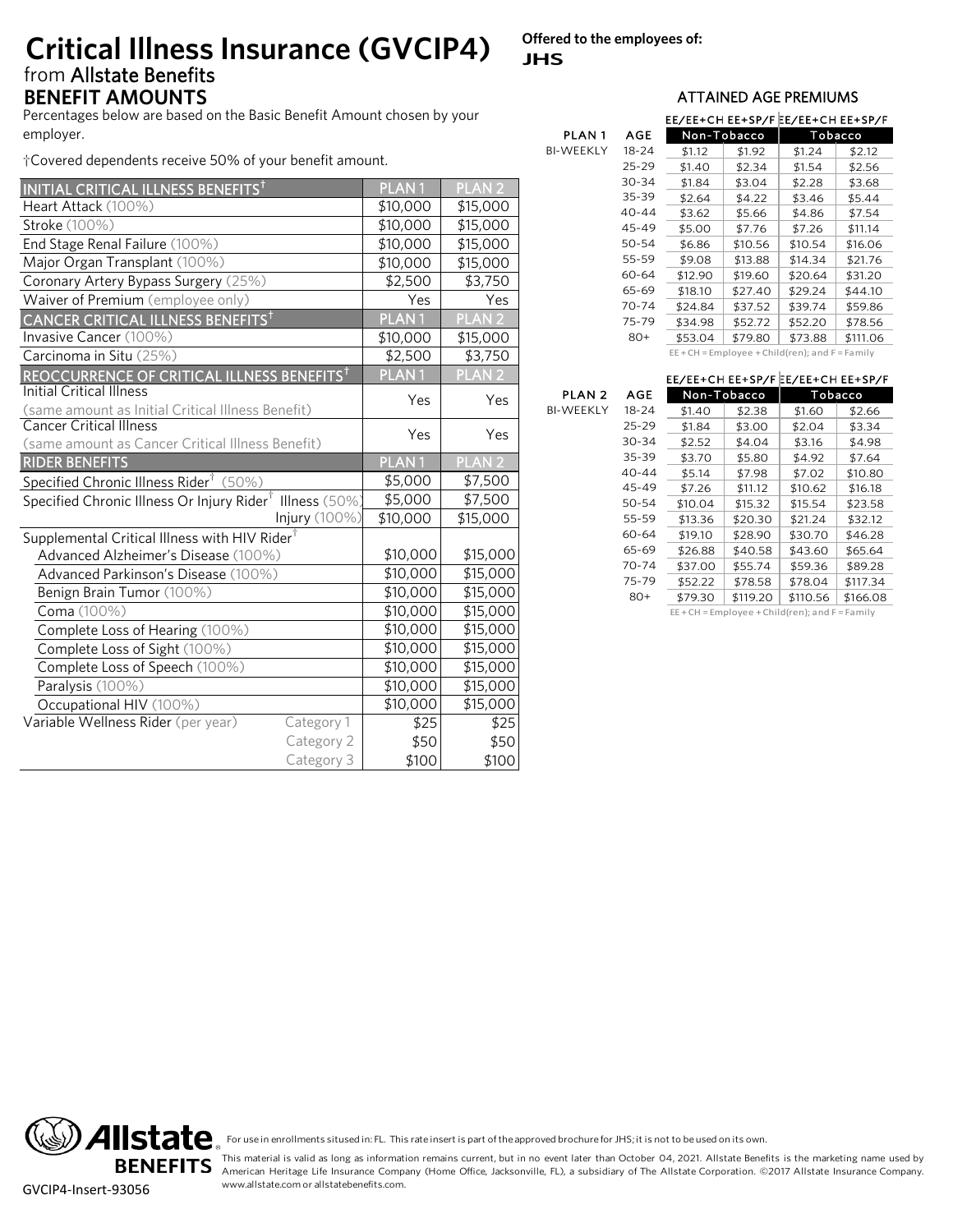## from Allstate Benefits **BENEFIT AMOUNTS BENEFIT AMOUNTS Critical Illness Insurance (GVCIP4)**

**Offered to the employees of: JHS**

BI-WEEKLY

BI-WEEKLY

Percentages below are based on the Basic Benefit Amount chosen by your employer.

†Covered dependents receive 50% of your benefit amount.

|                                                                           | PLAN <sub>1</sub>                                                                                                         | <b>PLAN2</b>                                                                                         |  |  |
|---------------------------------------------------------------------------|---------------------------------------------------------------------------------------------------------------------------|------------------------------------------------------------------------------------------------------|--|--|
|                                                                           | \$20,000                                                                                                                  | \$25,000                                                                                             |  |  |
|                                                                           | \$20,000                                                                                                                  | \$25,000                                                                                             |  |  |
|                                                                           | \$20,000                                                                                                                  | \$25,000                                                                                             |  |  |
|                                                                           | \$20,000                                                                                                                  | \$25,000                                                                                             |  |  |
|                                                                           | \$5,000                                                                                                                   | \$6,250                                                                                              |  |  |
|                                                                           | Yes                                                                                                                       | Yes                                                                                                  |  |  |
|                                                                           |                                                                                                                           | PLAN <sub>2</sub>                                                                                    |  |  |
|                                                                           | \$20,000                                                                                                                  | \$25,000                                                                                             |  |  |
|                                                                           | \$5,000                                                                                                                   | \$6,250                                                                                              |  |  |
| REOCCURRENCE OF CRITICAL ILLNESS BENEFITS <sup>†</sup>                    | PLAN <sub>1</sub>                                                                                                         | <b>PLAN2</b>                                                                                         |  |  |
|                                                                           |                                                                                                                           | Yes                                                                                                  |  |  |
|                                                                           |                                                                                                                           |                                                                                                      |  |  |
|                                                                           |                                                                                                                           | Yes                                                                                                  |  |  |
| (same amount as Cancer Critical Illness Benefit)<br><b>RIDER BENEFITS</b> |                                                                                                                           |                                                                                                      |  |  |
|                                                                           |                                                                                                                           | <b>PLAN2</b>                                                                                         |  |  |
|                                                                           | \$10,000                                                                                                                  | \$12,500                                                                                             |  |  |
|                                                                           |                                                                                                                           | \$12,500                                                                                             |  |  |
| Injury (100%)                                                             |                                                                                                                           | \$25,000                                                                                             |  |  |
| Supplemental Critical Illness with HIV Rider <sup>†</sup>                 |                                                                                                                           |                                                                                                      |  |  |
|                                                                           |                                                                                                                           | \$25,000                                                                                             |  |  |
|                                                                           |                                                                                                                           | \$25,000                                                                                             |  |  |
|                                                                           | \$20,000                                                                                                                  | \$25,000                                                                                             |  |  |
|                                                                           | \$20,000                                                                                                                  | \$25,000                                                                                             |  |  |
|                                                                           | \$20,000                                                                                                                  | \$25,000                                                                                             |  |  |
|                                                                           | \$20,000                                                                                                                  | \$25,000                                                                                             |  |  |
|                                                                           | \$20,000                                                                                                                  | \$25,000                                                                                             |  |  |
|                                                                           | \$20,000                                                                                                                  | \$25,000                                                                                             |  |  |
|                                                                           | \$20,000                                                                                                                  | \$25,000                                                                                             |  |  |
| Category 1                                                                | \$25                                                                                                                      | \$25                                                                                                 |  |  |
| Category 2                                                                | \$50                                                                                                                      | \$50                                                                                                 |  |  |
| Category 3                                                                | \$100                                                                                                                     | \$100                                                                                                |  |  |
|                                                                           | (same amount as Initial Critical Illness Benefit)<br>Specified Chronic Illness Or Injury Rider <sup>†</sup> Illness (50%) | PLAN <sub>1</sub><br>Yes<br>Yes<br>PLAN <sub>1</sub><br>\$10,000<br>\$20,000<br>\$20,000<br>\$20,000 |  |  |

|              |           | EE/EE+CH EE+SP/F EE/EE+CH EE+SP/F |             |          |          |
|--------------|-----------|-----------------------------------|-------------|----------|----------|
| <b>PLAN1</b> | AGE       |                                   | Non-Tobacco | Tobacco  |          |
| WEEKLY       | 18-24     | \$1.72                            | \$2.80      | \$1.96   | \$3.20   |
|              | $25 - 29$ | \$2.26                            | \$3.64      | \$2.56   | \$4.08   |
|              | $30 - 34$ | \$3.20                            | \$5.04      | \$4.06   | \$6.32   |
|              | 35-39     | \$4.76                            | \$7.40      | \$6.38   | \$9.84   |
|              | $40 - 44$ | \$6.70                            | \$10.30     | \$9.20   | \$14.04  |
|              | 45-49     | \$9.50                            | \$14.48     | \$14.00  | \$21.22  |
|              | 50-54     | \$13.22                           | \$20.06     | \$20.56  | \$31.08  |
|              | 55-59     | \$17.64                           | \$26.72     | \$28.16  | \$42.46  |
|              | 60-64     | \$25.28                           | \$38.18     | \$40.74  | \$61.36  |
|              | 65-69     | \$35.66                           | \$53.74     | \$57.94  | \$87.16  |
|              | 70-74     | \$49.16                           | \$73.96     | \$78.96  | \$118.68 |
|              | 75-79     | \$69.46                           | \$104.42    | \$103.90 | \$156.10 |
|              | 80+       | \$105.56                          | \$158.58    | \$147.24 | \$221.10 |

EE + CH = Employee + Child(ren); and F = Family

## EE/EE+CH EE+SP/F EE/EE+CH EE+SP/F EE+CH = Employee + Child(ren); and F = Family<br>EE/EE+CH EE+SP/F EE/EE+CH EE+SP/F<br>Non-Tobacco<br>Tobacco

|        |           | ヒヒ/ヒヒ+(H ヒヒ+১٢/ト Ŀヒ/ヒヒ+(H ヒヒ+১٢/ト |             |                                                     |          |
|--------|-----------|-----------------------------------|-------------|-----------------------------------------------------|----------|
| PLAN 2 | AGE       |                                   | Non-Tobacco | Tobacco                                             |          |
| WEEKLY | $18 - 24$ | \$2.00                            | \$3.26      | \$2.32                                              | \$3.74   |
|        | 25-29     | \$2.70                            | \$4.30      | \$3.06                                              | \$4.86   |
|        | $30 - 34$ | \$3.86                            | \$6.04      | \$4.92                                              | \$7.64   |
|        | 35-39     | \$5.82                            | \$9.00      | \$7.86                                              | \$12.04  |
|        | 40-44     | \$8.24                            | \$12.62     | \$11.36                                             | \$17.32  |
|        | 45-49     | \$11.74                           | \$17.86     | \$17.36                                             | \$26.30  |
|        | 50-54     | \$16.40                           | \$24.84     | \$25.56                                             | \$38.58  |
|        | 55-59     | \$21.92                           | \$33.14     | \$35.06                                             | \$52.84  |
|        | 60-64     | \$31.48                           | \$47.46     | \$50.80                                             | \$76.46  |
|        | 65-69     | \$44.46                           | \$66.94     | \$72.30                                             | \$108.70 |
|        | 70-74     | \$61.32                           | \$92.22     | \$98.58                                             | \$148.10 |
|        | 75-79     | \$86.70                           | \$130.28    | \$129.76                                            | \$194.86 |
|        | $80+$     | \$131.80                          | \$197.96    | \$183.92                                            | \$276.14 |
|        |           |                                   |             | $EE + CH = Employee + Child(ren);$ and $F = Family$ |          |
|        |           |                                   |             |                                                     |          |
|        |           |                                   |             |                                                     |          |

**BENEFITS** GVCIP4-Insert-96875

For use in enrollments sitused in: FL. This rate insert is part of the approved brochure for JHS; it is not to be used on its own.<br>This material is valid as long as information remains current, but in no event later than O For use in enrollments sitused in: FL. This rate insert is part of the approved brochure for JHS; it is not to be used on its own.<br>This material is valid as long as information remains current, but in no event later than O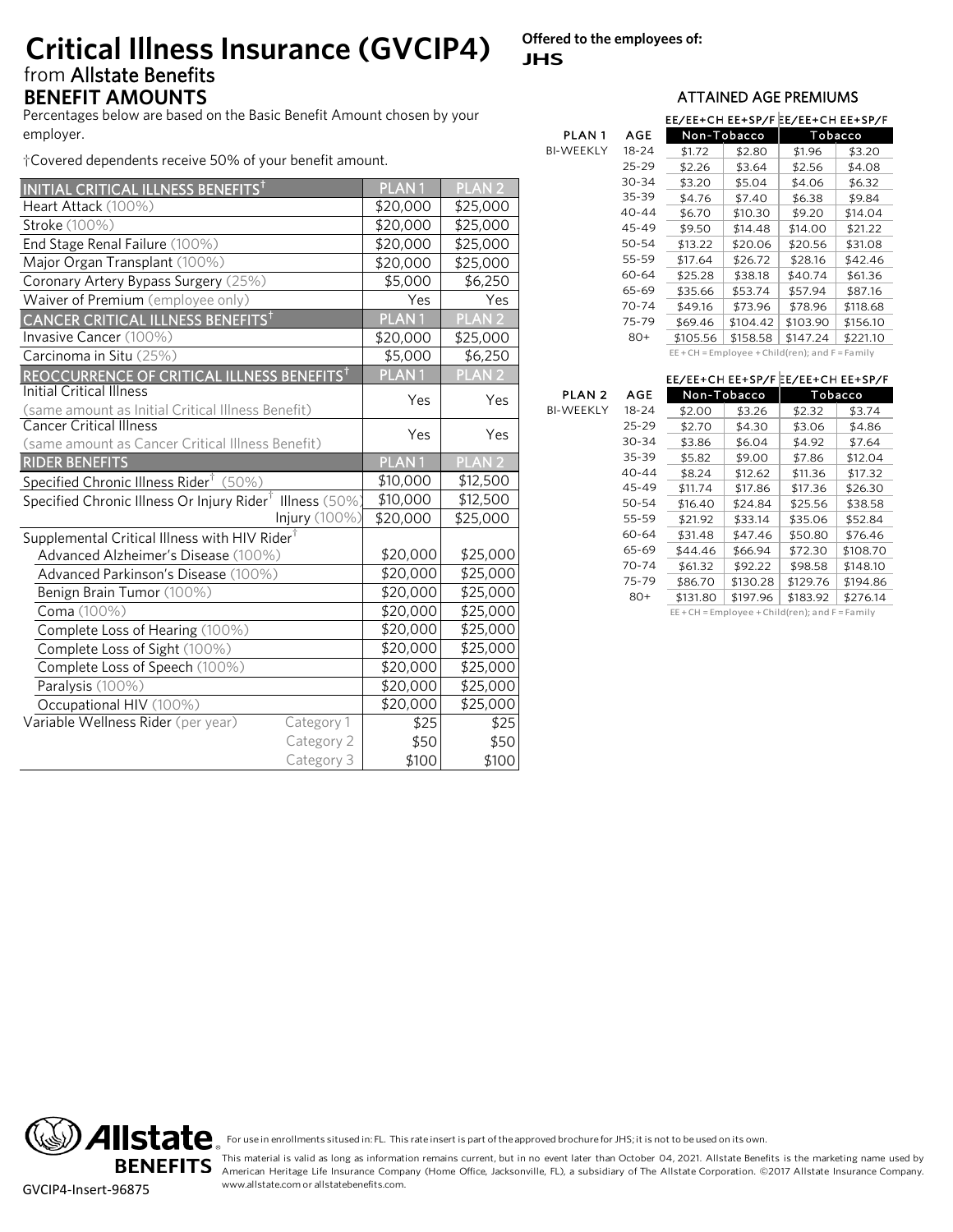## from Allstate Benefits **BENEFIT AMOUNTS BENEFIT AMOUNTS Critical Illness Insurance (GVCIP4)**

**Offered to the employees of: JHS**

Percentages below are based on the Basic Benefit Amount chosen by your employer.

†Covered dependents receive 50% of your benefit amount.

| INITIAL CRITICAL ILLNESS BENEFITS <sup>†</sup>                       | PLAN <sub>1</sub> |
|----------------------------------------------------------------------|-------------------|
| Heart Attack (100%)                                                  | \$30,000          |
| Stroke (100%)                                                        | \$30,000          |
| End Stage Renal Failure (100%)                                       | \$30,000          |
| Major Organ Transplant (100%)                                        | \$30,000          |
| Coronary Artery Bypass Surgery (25%)                                 | \$7,500           |
| Waiver of Premium (employee only)                                    | Yes               |
| CANCER CRITICAL ILLNESS BENEFITS <sup>t</sup>                        | PLAN <sub>1</sub> |
| Invasive Cancer (100%)                                               | \$30,000          |
| Carcinoma in Situ (25%)                                              | \$7,500           |
| REOCCURRENCE OF CRITICAL ILLNESS BENEFITS <sup>†</sup>               | <b>PLAN1</b>      |
| <b>Initial Critical Illness</b>                                      | Yes               |
| (same amount as Initial Critical Illness Benefit)                    |                   |
| <b>Cancer Critical Illness</b>                                       | Yes               |
| (same amount as Cancer Critical Illness Benefit)                     |                   |
| <b>RIDER BENEFITS</b>                                                | PLAN <sub>1</sub> |
| Specified Chronic Illness Rider <sup>†</sup> (50%)                   | \$15,000          |
| Specified Chronic Illness Or Injury Rider <sup>†</sup> Illness (50%) | \$15,000          |
| Injury (100%)                                                        | \$30,000          |
| Supplemental Critical Illness with HIV Rider <sup>†</sup>            |                   |
| Advanced Alzheimer's Disease (100%)                                  | \$30,000          |
| Advanced Parkinson's Disease (100%)                                  | \$30,000          |
| Benign Brain Tumor (100%)                                            | \$30,000          |
| Coma (100%)                                                          | \$30,000          |
| Complete Loss of Hearing (100%)                                      | \$30,000          |
| Complete Loss of Sight (100%)                                        | \$30,000          |
| Complete Loss of Speech (100%)                                       | \$30,000          |
| Paralysis (100%)                                                     | \$30,000          |
| Occupational HIV (100%)                                              | \$30,000          |
| Variable Wellness Rider (per year)<br>Category 1                     | \$25              |
| Category 2                                                           | \$50              |
| Category 3                                                           | \$100             |

|              |           | EE/EE+CH EE+SP/F EE/EE+CH EE+SP/F |             |          |          |
|--------------|-----------|-----------------------------------|-------------|----------|----------|
| <b>PLAN1</b> | AGE       |                                   | Non-Tobacco | Tobacco  |          |
| BI-WEEKLY    | 18-24     | \$2.30                            | \$3.70      | \$2.68   | \$4.28   |
|              | 25-29     | \$3.14                            | \$4.96      | \$3.58   | \$5.62   |
|              | 30-34     | \$4.52                            | \$7.04      | \$5.80   | \$8.96   |
|              | 35-39     | \$6.88                            | \$10.60     | \$9.32   | \$14.24  |
|              | $40 - 44$ | \$9.78                            | \$14.92     | \$13.54  | \$20.56  |
|              | 45-49     | \$13.96                           | \$21.22     | \$20.72  | \$31.34  |
|              | 50-54     | \$19.56                           | \$29.58     | \$30.56  | \$46.10  |
|              | 55-59     | \$26.20                           | \$39.56     | \$41.96  | \$63.18  |
|              | 60-64     | \$37.66                           | \$56.74     | \$60.84  | \$91.54  |
|              | 65-69     | \$53.24                           | \$80.12     | \$86.64  | \$130.24 |
|              | 70-74     | \$73.46                           | \$110.46    | \$118.18 | \$177.52 |
|              | 75-79     | \$103.92                          | \$156.12    | \$155.58 | \$233.62 |
|              | 80+       | \$158.06                          | \$237.36    | \$220.58 | \$331.14 |
|              |           |                                   |             |          |          |

EE + CH = Employee + Child(ren); and F = Family<br>-<br>-



For use in enrollments sitused in: FL. This rate insert is part of the approved brochure for JHS; it is not to be used on its own.<br>This material is valid as long as information remains current, but in no event later than O For use in enrollments sitused in: FL. This rate insert is part of the approved brochure for JHS; it is not to be used on its own.<br>This material is valid as long as information remains current, but in no event later than O